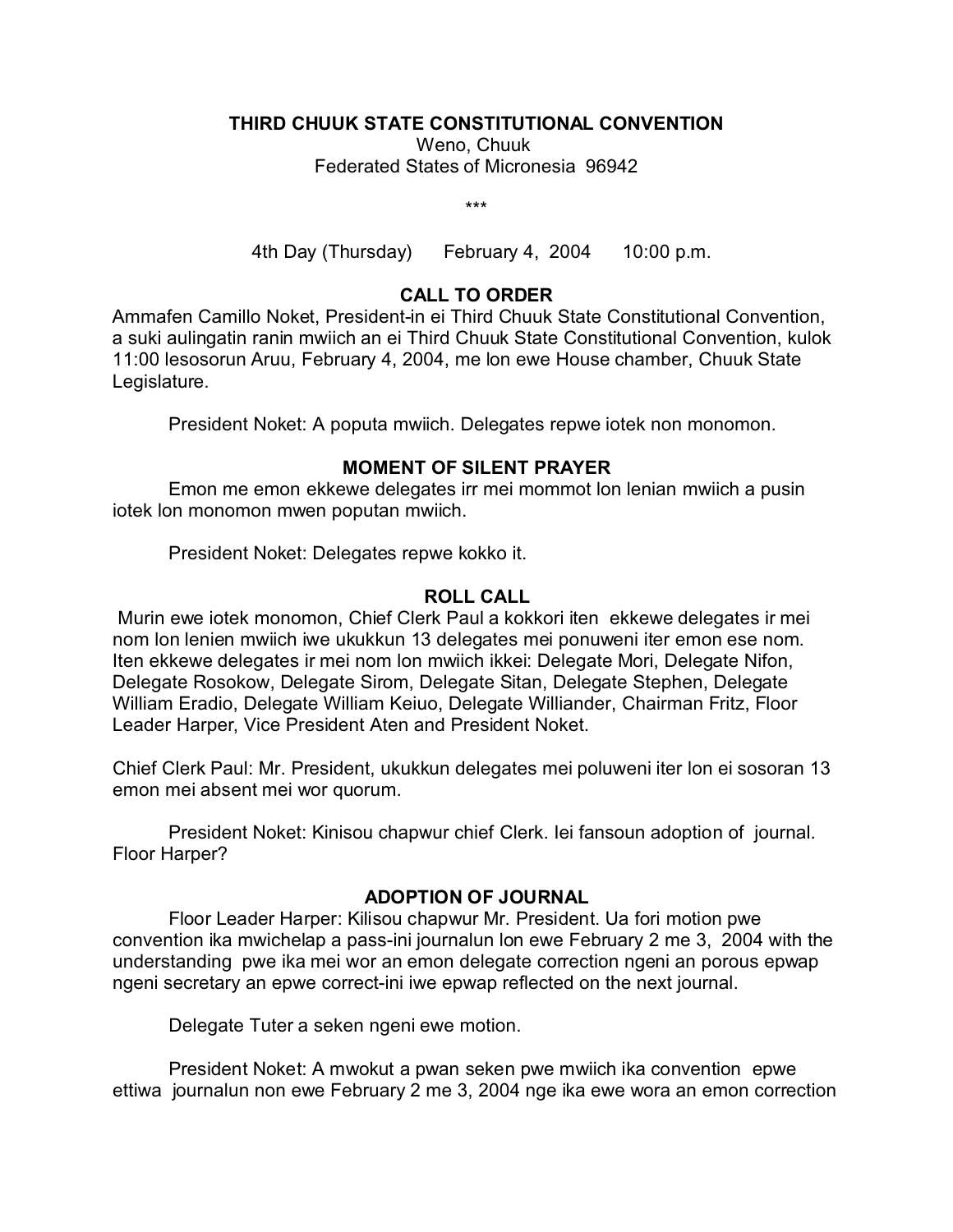non an porous epwap churi secretary siwini ika afata met pungun an porous. Ese chuen wor an emon memef won ewe motion. Ika pwe ese wor, sipwe utut won.

Delegates: Uu.

President Noket: Chon rese tipeew repwe apasa aap.

Delegates: no response.

President Noket: Motion a carried. Chief Clerk?

Chief Clerk Paul: Mr. President, mei wor communication ina mei attached ren ena Order of Businessese, echo a feito seni omw office fan iten ew petition seni aramasen Etten non Tonoas Municipality ren ar re mochen repwele winiti ew minafon municipaliy. Aruachon communication a pwal seni chok ofesin President fan asengesin echo taropwe noun Acting AG Joses Gallen ngeni ewe milapen Finance ren ar repwe release-sei ekewe allowance checks ngeni ekkewe members of the Pre-Convention committee ir mei chuen put on hold tori ikenai.

President Noket: Kinisou chapwur. Chief Clerk soposopono.

Chief Clerk Paul: Unfinished Business ese wor, Reports of Committee proposals ese wor, First reading of committee proposals ese wor, Second reading of committee proposals ese wor, Final reading of proposed constitutional amendements ese wor, Consideration of resolutions ese wor, Introduction me Referral of delegate proposals and resolutions? Special Order ese wor.

President Noket: Ruacho ekkei mei introduced, ren ena referral sheet No. 3-02 ina mei pwan attached a refer ngeni asinesin on Referral ren ekkewe proposals ee introduced nanew iwe a pwal afata meni committees epwe lo ngeni. Kilisou Mr. President.

President Noket: Kinisou. Floor Leader Harper?

Floor Leader Harper: Ren chok an epwe fatefateoch lon nouch record fengen me amweliche ewe committee ika pwe epwe angang won ena echo proposal No. 3-4 ena a introduced seni ach we Mortlock delegation ena e era to amend section 10 article 7 epwe ekesiwil ena section 10 ngeni section 9. Upwe chok uweta pwe epwe fat lon nouch record pwe esap ina ena section epwe amended pwe section 9.

President Noket: Sipwe asoso ekis.

Mwiichelap a mo ekis asoso iwe a pwal soposopolo.

President Noket: Sa pwan soposopono. Won ena referral sheet No. 3-02 ika mi wor an emon memef? Ew chok seni ei seea, ika pwe ekkena assignments ngeni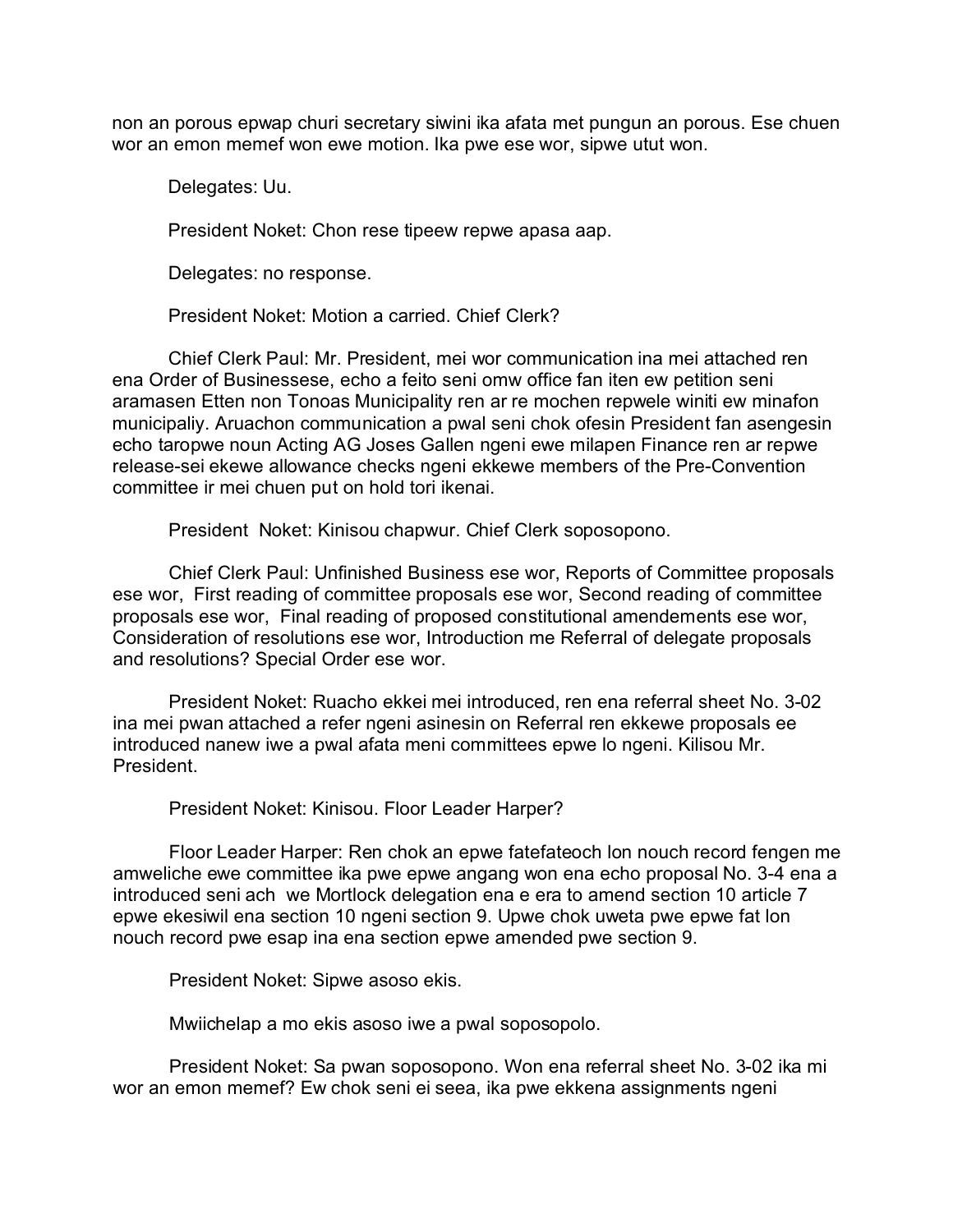ekkena committee e wenen nuku pwe mei pwan relevent ngeni ew committee men pwan nom won, mi eoch pwe ewe chairman epwe pusin churi ewe chief clerk ika secretary an epwe tongeni anenia ena concern ika mi wor, pwan ew committee ee ekieki pwe mei relevent ngeni ew proposal an epwe chu ika fen pwan re ekieki pwe ewe committee epwe kon auchea an epwe angang won nge mi mang epwe pwan churi secretary. Kinisou chapwur. Iwe iei sa tori Miscellaneous Business ika mei wor met seni emmon me emon delegate. Delegate Sirom?

#### **MISCELLANEOUS BUSINESS**

Delegate Sirom: Kilisou chapter Mr. President. Ua chok anean pwe amo ita a fatefateoch ika meni me lein ekkewe sipwele fiti. Ika sipwele angang fengen ika sipwe committee me committee pwe ai luku pwe iei a fen assigned ekkei measures ekkei subjects ngeni ekkei committees nge sipwele fat ika inget sipwele poputa le angang committee me committee. Ua men aucheani pwe amo ita lekuniol ei chok epwe fat ika meni leir sipwe fiti.

Kilisou chapwur.

President Noket: Pokiten ma any measure a assigned ngeni ami we committee a ma ngeni ami we committee jurisdiction an authority ren chairman epwene wisen awota met kokotun an kewe committee ar repwene chufengen, organize ika repwene angang, sechedule-ini met ar hearing, nge met we si porous won ren ion sipwe tongeni kokkorato ar repwe tongeni uwato ar aninis ngenikich ika si mochen an epwe wor ekkena sakun aninis seni ach we ofesin Governor me pwan Legislature me pwan ian kewe sipwe ekieki iwe ani mi eoch ekkewe committees repwene fen organize ra angei ekkewe proposals iwe ra fori recommentation ngeni ewe ofes ika ewe secretary ika io kan sakun aramas au mochen ar repwe tori ami mwiich ne pwerata nour kewe meinap ika ofes meinisin ika, iwe ika sipwe organize iwe sia tongeni kokkorir ar repwe ngenikich ar aninis, iwe nge ren ami aupwe organize ika ewe committee epwe organize iwe ra poputa ne review-ni me schedule-ni meta kan ar angang won ekkewe proposals a torir epwe ina wisen ekkewe committees seni ita epwe seni nanew tori iei. Kinisou chapwur. Floor Leader Harper?

Floor Leader Harper: Kilisou Mr. President. Esap ren ach sipwe atepwalepwala ekkewe committees lon ar angang, sisap pwal ariafouu ar fansoun, nge ita upwele chok ii awora ai tingor ngeni ekkewe committes ika pwe repwe nenengeni ekkena proposals ra introduced lon ei fansoun nge ika pwe esap ekkoch substantial amendments ngeni nouch we constitution, iwe met ngawen ar repwele ma sipitonalong ach sipwele anganga iwe sipwap ma nengei ika sipwe pass-ini ika sisap pass-ini nge ren met kena ma si luku pwe mi ekkoch waten akasiwil ngeni nouch na constitution iwe repwele fen ngeni ma fansoun an epwe unuseoch hearing won, iwe nge ren ekkena chok ekkoch minor amendments ren ekkoch chok akasiwil ika met kan nge esap kon pwan affect-ini nouch we constitution ita upwe tingor pwe repwe poputa le akanganga. Kilisou chapwur.

President Noket: Kinisou chapwur Floor Leader. Ika mei pwan wor an emon miscellaneous. Delegate Harper?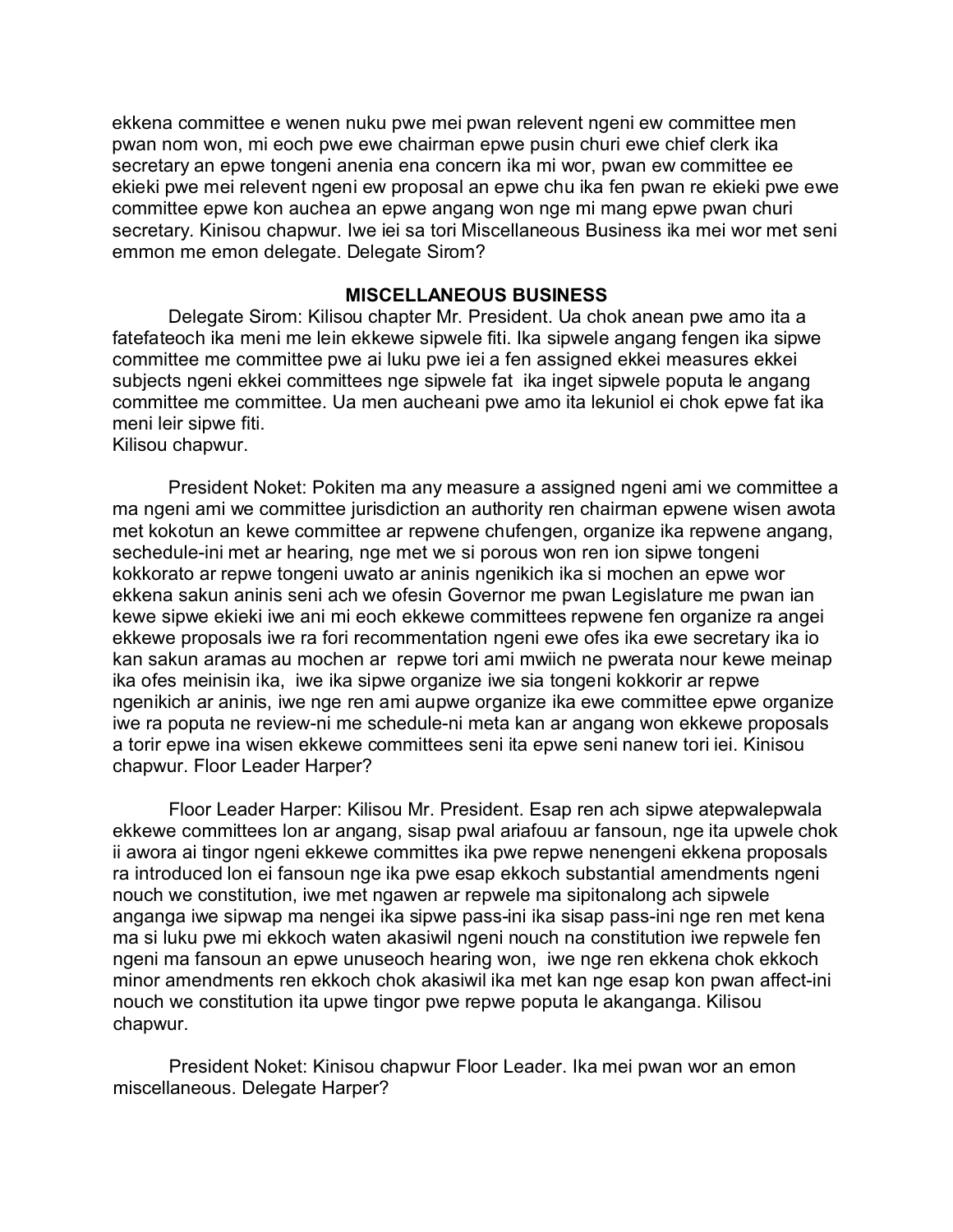Delegate Harper: Mr. President, use silei ika sa nom won item 15 ika si chuen nom won Miscellaneous?

President Noket: Iei simi chuen nom won Miscellaneous. Delegate Rosokow?

Delegate Rosokow: Mr. President, mei wor ai concern ai upwe uweta, nge epwe ifa usun ren ach sipwele….?ewe constitution ika pwe simi mang iwe usun ngang upwal wewengaw ren ew me ew ekkan committee proposal ach sipwe mwiichelap won ach sipwe screen-in iwe a ifa usun nonomun ekkewe proposals?

President Noket: Floor Leader Harper ika kopwe ponuweni ena kapas eis?

Floor Leader Harper: Mr. President, kese mochen upwe tingor sipwe mo asoso.

President Noket: Mwiichenap a asoso.

Mwiichelap a mo ekis asoso iwe apwal soposopolo.

President Noket: Mwiich a pwan niwin sefan. Ika mei chuen wor miscellaneous? Echo chok ei miscellaneous business pwe ei seea epwe pwan kinisou ngeni ekkewe delegates seni Northern Namoneas ar kan awora refreshment non ei convention ikenai nge epwe nom non record pwe a men wate. Kinisou. Iei fansoun Announcements. Delegate Sitan?

### **ANNOUNCEMENTS**

Delegate Sitan: Pokiten a wor ekkena ekkoch proposals ngeni omw we committee won Public Finance and Revenue, ita upwe tingor ngeni members won ach we committee pwe sipwe chufengen murin chok mwiichelap this afternoon ach sipwe plan-ini mwokutukutun ach angang.

President Noket: Delegate Nifon? Kinisou Mr. President, upwe pwan chok tingor ngeni monun ewe General Provisins Committee sipwe chufengen chok non ach we committee room saren chok ach ei mwiichelap ach sipwe nenengeni chok ekkewe fitacho proposals a assigned ngeni ach we committee. Kinisou.

President Noket: Kinisou chapwur delegate Nifon. Delegate Rosokow?

Delegate Rosokow: Kilisou Mr. President. Upwe tingor ngeni monun omw we committee won Civil Liberties and Traditions ach sipwe chufengen kulok 1:00 ikeanai. Killisou.

President Noket: Delegate Stephen?

Delegate Stephen: Kinisou chapwur Mr. President. Omw we committee won Government Structure and Functions iwe a it seni kem ekkena timen neran iwe…..au pwan mochen mwiich ikenai am aupwe pwan ma mon iwe nge epwe kunok fita iwe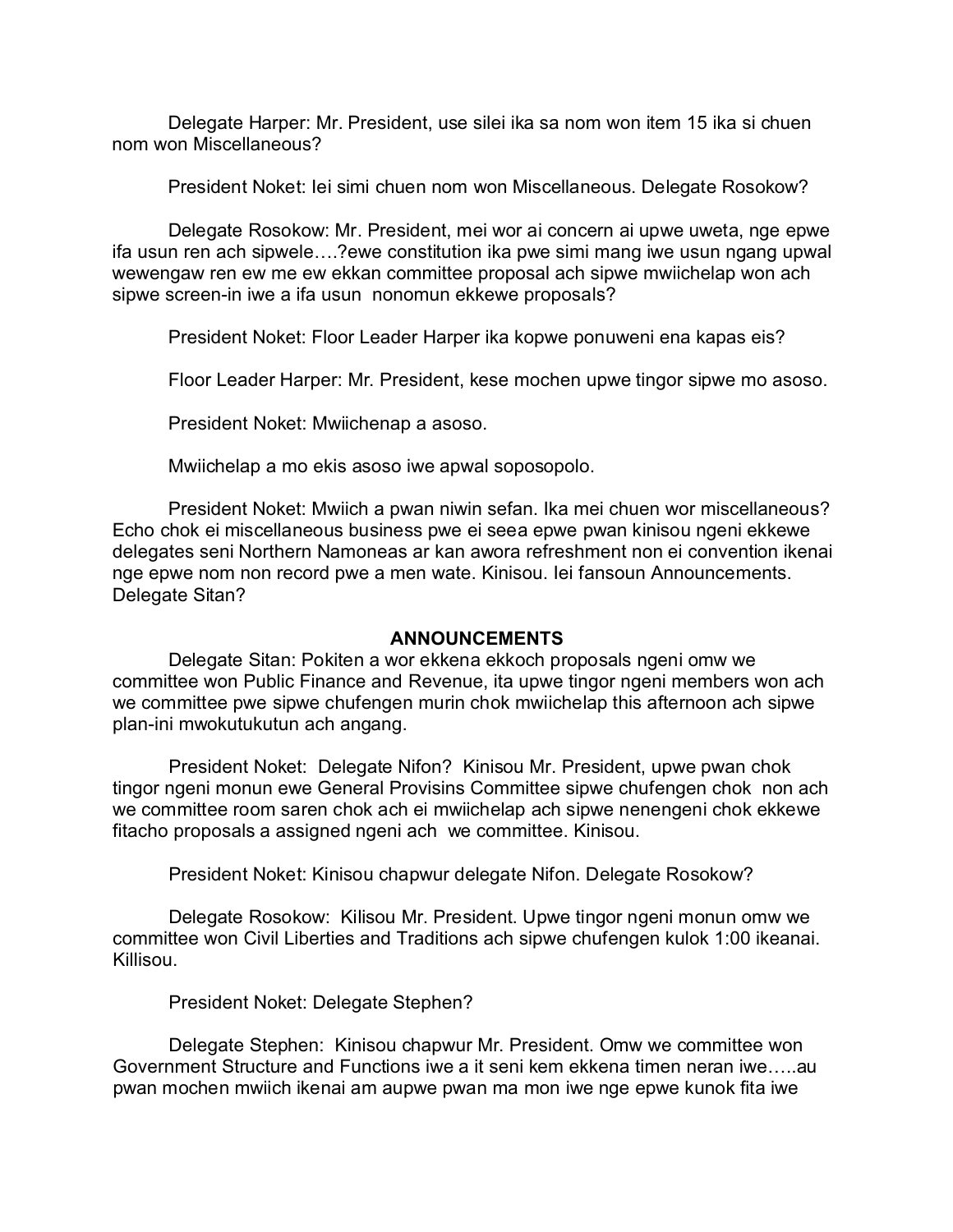ekkewe unungat ra chufengen pwe napengeni kich mei overlap, two or three committees? Ita ina ena auchea ngang upwe tingor ngeni chairmanun ekkewe committees pwe aupwe fen chufengen… ach sipwe amasa fengeni ach schedule.

President Noket: Mwiich epwe mo asoso.

Mwiichelap a mo ekis asoso iwe a pwal soposopolo.

President Noket: Ai ekieki mei eoch pwe ma mi overlap ami schedule, ese tongeni epwe chok mwiich fan ew ekkena committee nge sipwe pachfengen meinisin chon ew, pachfengen meinisin chon ew…mwich a niwin sefalita nge iei kich mei chuen nonom won Announcements. Floor Leader Harper?

Floor Leader Harper: Kilisou chapwur Mr. President. Ren chok an epwe fat lon record, upwe fori ew announcement ngeni nouch kewe chairmen meinisin pwe epwe wor ach chufengen lefilan kulok 8:30 me 9:00 lesor ika mi wor manaw me pechekul. Kilisou.

President Noket: Kinisou chapter Floor Leader. Soposopono Announcement. Delegate Mori?

Delegate Mori: Kinisou Mr. President. Omusano esap ii omw we committee won Style and Arrangement ei pwe esamo auchea an epwene angang nge mei chok wor ekis announcement seni ach we delegation seni Faichuk ren ami delegates meinisin ika epwe wor fansoun ar repwe ekis amoneta ren enimu an epwe wor ekis an ach we commission ee mochen epwe amongoni ei convention. Ren neni me exact time ina epwe tow by invitation ngeni delegates meinisin. Ach ei sisap akufu an Weno we nge sipwe chok apuru. Kinisou.

President Noket: Iwe ewe ew miscellaneous a fen pwan nom non Announcement, sa pwan kuna, kinisou chapwur. Iei fansoun ika mei chuen wor Announements. Floor Leader Harper?

Floor Leader Harper: Kilisou chapwur Mr. President. Pokiten ese chuen wor Announcements seni delegates, ia fori motion pwe mwiichelap a pwal sarelo ikenai epwap pwal liwin sefal kulok 10:00 lesosorun lesor.

Delegate Mori a seken ngeni ewe motion.

President Noket: A mwokut a pwan seken pwe mwiich a sar sipwap chufengen nesor kunok 10:00. Chon tipeew ngeni pwe mwiich a sar repwe apasa uu.

Delegates: Uu.

President Noket: Chon rese tipeew ngeni repwe apasa app.